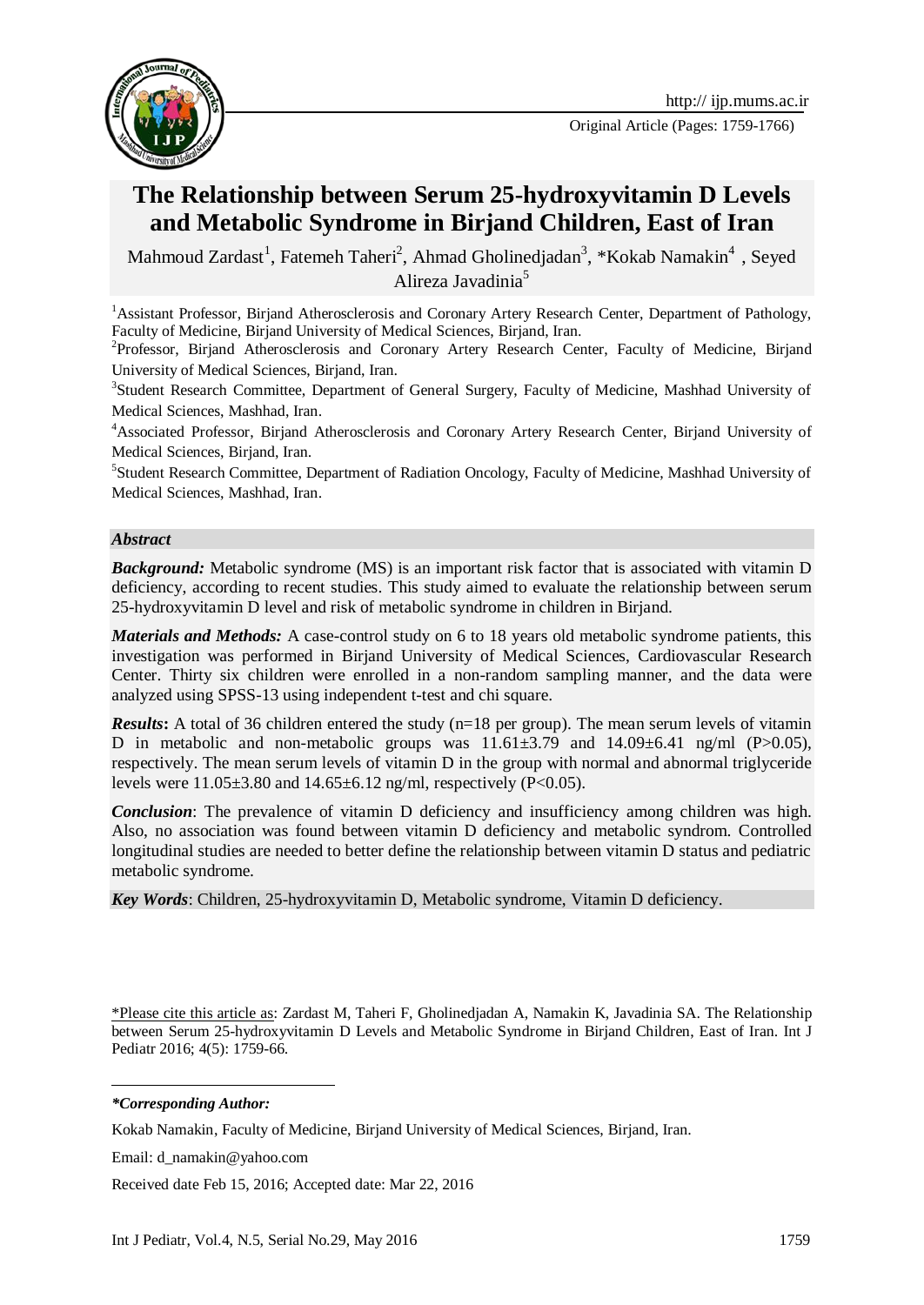# **1- INTRODUCTION**

Metabolic syndrome includes a cluster of conditions as abdominal obesity, elevated blood pressure, high blood sugar and abnormal cholesterol. Such syndrome in childhood and adolescence is considered as a predictor of cardiovascular diseases (CVD) and type 2 Diabetes in adulthood (1-4). Moreover, it can increase the risk of stroke, fatty liver and cancer as well (5-6).

The current changes in lifestyle, increased urbanization and sedentary ways of living, and frequent fast food consumption have all resulted in the prevalence of obesity which has in turn led to rise in metabolic syndrome. This may explain why large numbers of people are suffering from this type of syndrome in developed and developing countries (7-12).

Metabolic syndrome is closely associated with having a positive family history, weak diet, and lack of physical activity as its prominent risk factors. It is hypothesized that resistance to insulin and adipose tissue disorder can contribute to its incidence as well. Adipocyte dysfunction also plays an important role in the pathogenesis of obesity-driven insulin resistance (13). Overall, a study conducted in the framework of Tehran, lipid and glucose study on 10-19 year-old adolescents demonstrated the presence of metabolic syndrome in 10.1% of the subjects. According to this research, only 42% of the overweight adolescents and 4% of the normal-weight adolescents met the criteria for metabolic syndrome (14). As revealed in another study, metabolic syndrome had a prevalence rate of 6.9% among 11-18 year-old children in Birjand-Iran (15). Vitamin D deficiency is a risk factor for metabolic syndrome and both have a high prevalence among the Iranian population (16). This type of vitamin has anti-inflammatory and regulatory effects and can reduce insulin resistance in addition to leading to increased insulin secretion (17, 18). Different studies have

revealed that serum vitamin D level is inversely related to diabetes prevalence (19-21), glucose serum level (21-27) and resistance to insulin (27-30). There is an increasing evidence to suggest that vitamin D deficiency may be an important factor in the development of cardiovascular disease (31). Low vitamin D levels imprint on the functional characteristics of various tissues throughout the body, leaving the affected individual at increased risk of developing a range of adult onset disorders (32). Based on epidemiology, and on In vitro fertilization (IVF) and animal experiments, vitamin D has been linked to multiple sclerosis, certain cancers (prostate, breast and colorectal), and also depression (33). But some studies showed no relationship between vitamin D levels and cardiovascular diseases (metabolic syndrome) (34).

As regards the effect of climatic condition, lifestyle and genetic factors on such diseases as metabolic syndrome, epidemiologic studies on its prevalence, risk factors and coexisting diseases are highly essential. Furthermore, the review of the available literature on this disease showed that no examination of the serum concentration of vitamin D has been conducted yet on metabolic syndrome patients in Southern Khorasan. Based on this, the present study aimed to determine the relation between vitamin D serum concentration and metabolic syndrome among the children population of Birjand city, the capital of Southern Khorasan, Iran.

# **2- MATERIALS AND METHODS**

As a case-control investigation, this descriptive-analytical study was conducted on 6-18 year-old patients with metabolic syndrome. Performed in the Atherosclerosis and Coronary Artery Research Center, this research had a sample size of 36 subjects as proposed in a study by Borzouei et al. (29). The case group samples were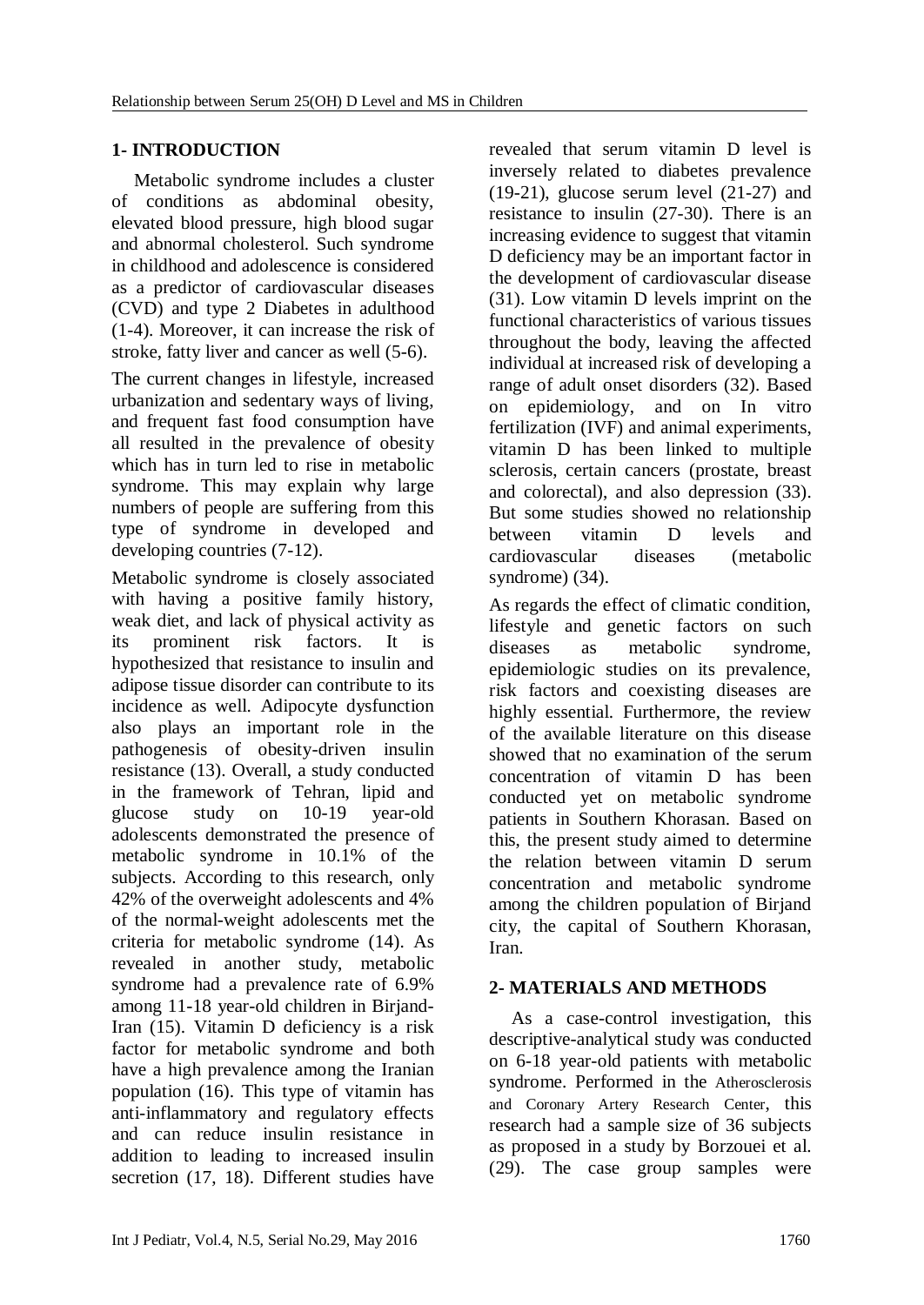selected using simple random sampling out of a list of children with metabolic syndrome which was offered by the Comprehensive Metabolic Syndrome Project while out of the individuals with no such syndrome in the Comprehensive Project, the samples were collected through random systemic sampling. Following the examination and confirmation of the project in the Research Counsel of the Birjand University of Sciences University, The study protocol was approved by the Medical Ethics Committee of Birjand University of Medical Sciences (IR.BUMS.1394.369). The legal steps were taken to get the needed letters of introduction from the competent authorities. To observe the ethical considerations in the research, before the implementation of the project, along with the children's own satisfaction, the written consent of the legal guardian of the children was also obtained. Presence of 3 instances of the following components in a child was considered as metabolic syndrome:

- abdominal obesity (WC)>90 for age and gender (waist circumference above gender- and age-specific 90th percentile),
- systolic or diastolic blood pressure above age-and-gender specific 90th percentile,
- HDL<40mg/dl, FBS>110mg/dl, and TG>110mg/dl (15).

Children referred to laboratory and 5 ml Blood, was derived from cubital vein. After centrifugation, blood serum samples were divided in small tubes before being frozen and stored at -20°C. Then, the samples were analyzed. In the next stage, serum levels of 25- hydroxyl vitamin D were measured by applying Electro-Chemi-Luminsence (ECL) (the System Close Company Roche E411 Series kits made in Germany in 2013).

After collection, the data was analyzed in SPSS software, version-13 using the statistical test (independent t-Test) at the significance level of P-value  $< 0.05$ .

#### **3- RESULTS**

A total of 36 children entered the study out of which 18 were in metabolic syndrome group (case) and 18 others belonged to the control group. The comparison of sexual frequency distribution showed no significant difference between the two groups (P>0.05) (**Table.1**). Similarly, the mean age and height comparison between the two groups yielded an insignificant difference  $(P=0.466 \& P=0.979$ , respectively) (**Table. 2**).

As for the frequency of metabolic syndrome components in the metabolic group, abnormal BMI was seen in  $66.7\%$  (n=12) of the subjects, hypertension was observed in 38.9% (n=7) of patients, abnormal HDL was common in  $88.9\%$  (n= 16) of individuals, TG abnormality was present in 94.9% (n=17) of subjects and finally abnormal blood glucose level was observed in 38.9% (n=7) of participants.

Out of the subjects that were in metabolic syndrome group,  $61.1\%$  (n=11) had three components of the metabolic syndrome, 33.3% (n=6) demonstrated four of its components and 0.5% (n=1) showed all five components of metabolic syndrome. Furthermore, the frequency of metabolic syndrome components in non-metabolic group was as follows: abnormal BMI  $(11.1\% \text{ of the participants, n=2)}$ ; abnormal blood pressure (0% of the participants, n=0); HDL abnormalities (0% of participants, n=0); abnormal TG (6.5% of participants, n=1); and finally abnormal blood sugar (0% of the participants, n=0).

The mean serum vitamin D level in the study participants was 12.85±5.34 ng per milliliter. As the comparison of the mean serum 25-hydroxyvitamin D levels in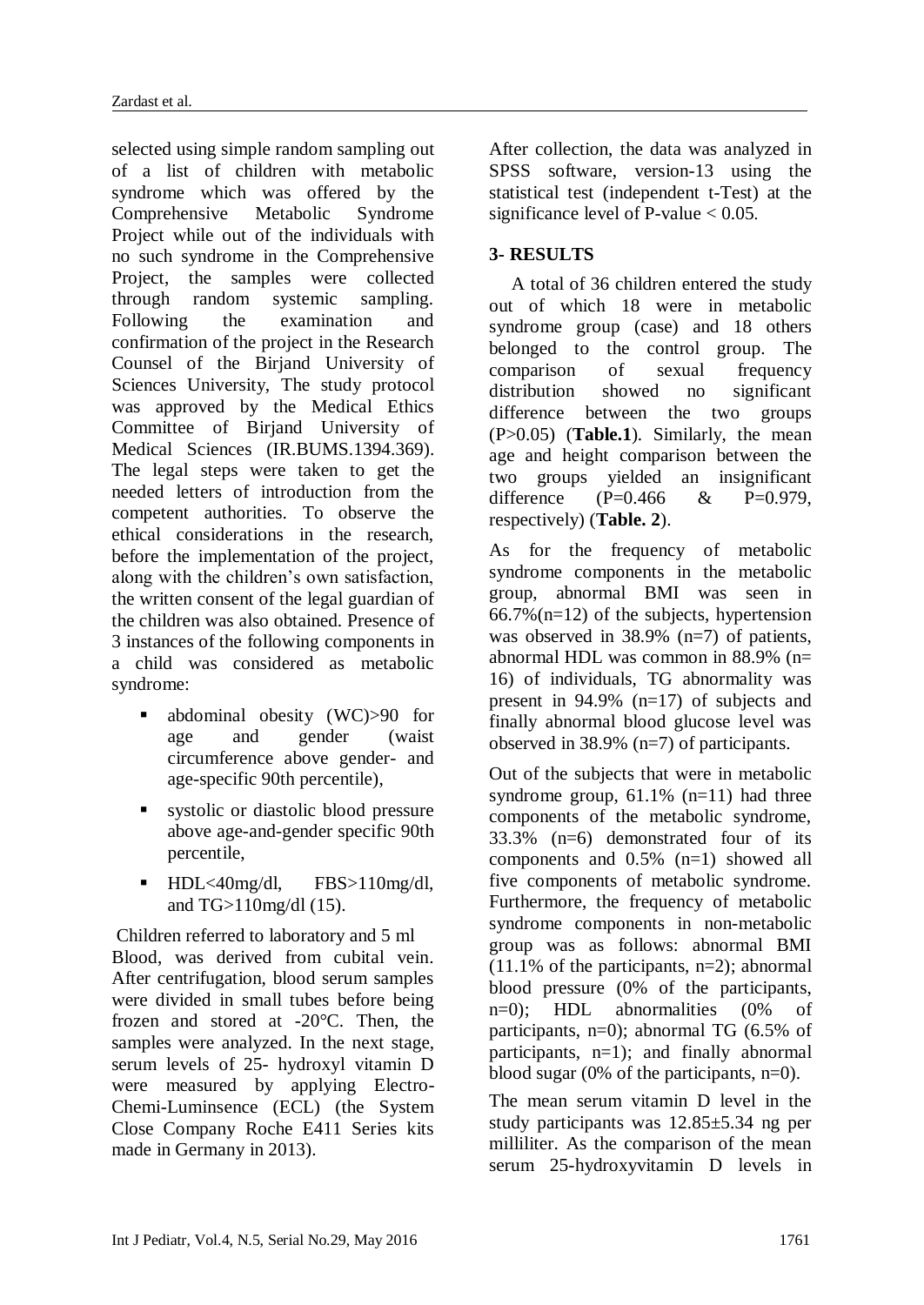children with metabolic syndrome and children without metabolic syndrome demonstrated (**Table.3**), the mean serum level of vitamin D in metabolic syndrome children and non-metabolic syndrome group was  $11.61 \pm 3.79$  and  $14.09 \pm 6.41$  ng per ml respectively; that showed a statistically insignificant difference  $(P>0.05)$ . Based on the comparison of the mean serum 25-hydroxyvitamin D level in children with abnormal BMI and those with normal BMI in (**Table.4**), the mean serum level of vitamin D in the two groups were respectively  $11.73 \pm 4.41$  and  $13.56 \pm$ 56/135.4 ng per mL in the two groups with a difference that was not statistically significant either  $(P>0.05)$ .

Similarly, the results given in (**Table.4**) on the comparison of the mean serum 25 hydroxyvitamin D levels in children with hypertension and children with normal blood pressure revealed that the mean serum level of vitamin D in the two groups was 12.04±4.72 and 13.04±5.54 ng per mL respectively; this difference was not statistically significant (P>0.05) as well.

The comparison of the mean serum 25 hydroxyvitamin D level in children with HDL abnormality and children with normal HDL (**Table.4**) also demonstrated that the mean serum level of vitamin D in the two groups was  $12.05\pm3.79$  and 13.49±6.35 ng per mL respectively. Here, again the difference was statistically insignificant  $(P>0.05)$ .

Similarly, according to the comparison of the mean serum 25-hydroxyvitamin D level in children with FBS abnormality and children with normal FBS, as given in (**Table.**4), the mean serum level of vitamin D in the two groups was respectively 11.84±4.62 and 13.09±5.55 ng per mL that showed a difference that was not statistically significant (P>0.05).

Finally, as it was shown concerning the mean serum 25-hydroxyvitamin D levels in children with TG abnormality and children with normal TG (**Table.4**), the mean serum levels of vitamin D in the two groups was respectively 11.05±3.80 and 14.65±6.12 ng per mL. Contrary the above results, such a difference was the only statistically significant one (P<0.05).

| Gender | Case group<br>Number $(\%)$ | Control group<br>Number $(\%)$ | P- value |
|--------|-----------------------------|--------------------------------|----------|
| Male   | 9(50)                       | 13 (72.2)                      | 0.171    |
| Female | 9(50)                       | 5(27.8)                        |          |

Table 1: Frequency distribution of the children under study by gender

|  | Table 2: Comparison of the mean age, height, weight and body mass index in case and control groups |  |  |  |  |
|--|----------------------------------------------------------------------------------------------------|--|--|--|--|
|  |                                                                                                    |  |  |  |  |

| Parameters           | Case group        | Control group      | P- value |
|----------------------|-------------------|--------------------|----------|
| Mean age             | $12.33 \pm 1.18$  | $12.77 \pm 2.26$   | 0.466    |
| Mean height          | $152.8 \pm 7.65$  | $152.78 \pm 10.92$ | 0.979    |
| mean weight          | $68.32 \pm 12.41$ | $48.42 \pm 14.85$  | 0.000    |
| Mean body mass index | $27.97 \pm 4.62$  | $21.07 \pm 5.24$   | 0.000    |

| Table 3: Comparison of the mean serum level of 25-hydroxyvitamin D in case and control groups |  |  |
|-----------------------------------------------------------------------------------------------|--|--|
|                                                                                               |  |  |

| Vitamin D                | Case group       | Control group    | P- value  |
|--------------------------|------------------|------------------|-----------|
| Mean levels of vitamin D | $11.61 \pm 3.79$ | $14.09 \pm 6.41$ | $P=0.167$ |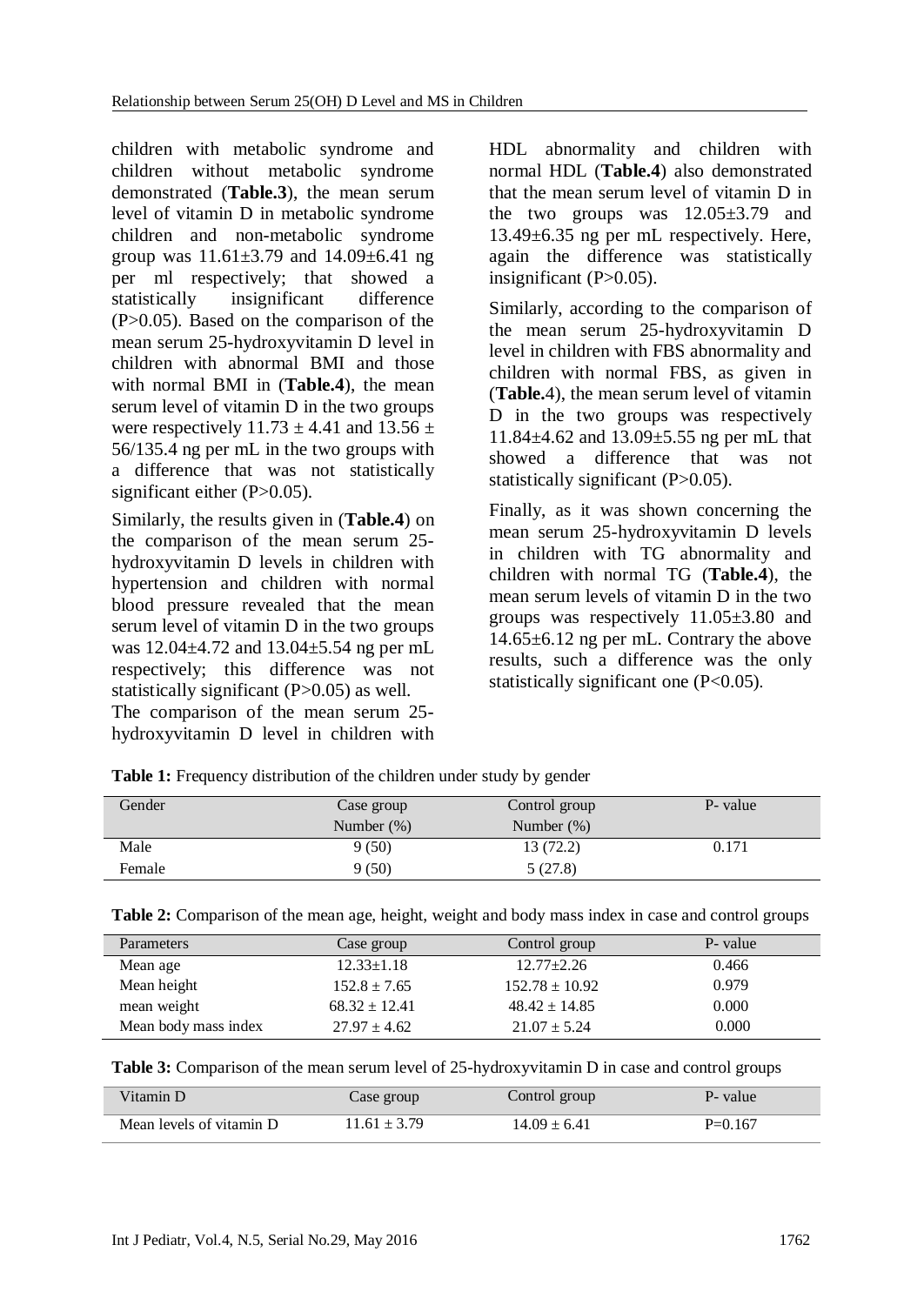| Table 4: Comparison of the mean serum 25-hydroxyvitamin D level in children in different subtypes |
|---------------------------------------------------------------------------------------------------|
| of metabolic syndrome                                                                             |

| Vitamin D Serum level  | Mea $n \pm SD$<br>(ng/ml) | P- value |
|------------------------|---------------------------|----------|
| <b>BMI</b>             |                           |          |
| Abnormal               | $11.73 \pm 4.41$          | 0.324    |
| Normal                 | $13.56 \pm 5.4$           |          |
| Blood pressure (mm hg) |                           |          |
| Abnormal               | $12.04 \pm 4.70$          | 0.662    |
| Normal                 | $13.04 \pm 5.54$          |          |
| $HDL-C$ (mg/ml)        |                           |          |
| Abnormal               | $12.05 \pm 4.72$          | 0.432    |
| Normal                 | $13.49 \pm 6.35$          |          |
| FBS (mg/ml)            |                           |          |
| Abnormal               | $11.84 \pm 4.62$          | 0.585    |
| Normal                 | $13.09 \pm 5.55$          |          |
| $TG$ (mg/ml)           |                           |          |
| Abnormal               | $14.65 \pm 6.12$          | 0.041    |
| Normal                 | $18.05 \pm 3.80$          |          |

#### **4- DISCUSSION**

This study aimed to determine the relation between serum 25-hydroxyvitamin D levels and risk factors of metabolic syndrome among children in Birjand, East of Iran. The results of the investigation of the relationship between serum levels of vitamin D in the two groups (metabolic syndrome and non- metabolic syndrome) showed that deficiency, vitamin D insufficiency and sufficiency of serum level of vitamin D in metabolic syndrome group was respectively prevalent in 9 (50%), 8 (44.4%) and 1 (5.6%) subjects while having a frequency of 7 (38.9%), 7 (38.9%) and 4 (22.2%) respectively among patients in non-metabolic syndrome group. However, the observed difference was not statistically significant (P>0.05). Moreover, there was not a relationship between the levels of vitamin D and the subtypes of metabolic syndrome including BMI, blood pressure, serum HDL, serum triglycerides, and fasting blood glucose  $(P>0.05)$ .

In line with the results of the present research, Paknahad et al. did not reveal a significant relationship between metabolic syndrome and the level of vitamin D (32). Roshanzamir et al. (33) also reported an insignificant relation between vitamin D deficiency and metabolic syndrome. Compatible with our findings, Soltani et al. showed no relationship between vitamin D level and metabolic syndrome as well (34).

As there is no consensus on the level of vitamin D and risk of metabolic syndrome, contrary to the findings of our study, Hossein-Nezhad et al. in a cross-sectional investigation of the relationship between serum level of vitamin D and metabolic syndrome among Iranian adult population based on WHO criteria (including 646 healthy people who had no history of diabetes), showed that the prevalence of metabolic syndrome was higher in people with vitamin D deficiency than those with normal concentration of vitamin D  $(P<0.05)$  (16).

A similar study was conducted on the relationship between serum 25- Hydroxyvitamin D level and metabolic syndrome by Borzouei et al. (29). Contrary to our investigation, their case-control study, that was performed on 186 patients with 20 years of age using ATP III criteria, uncovered that there was no significant difference between the two groups of the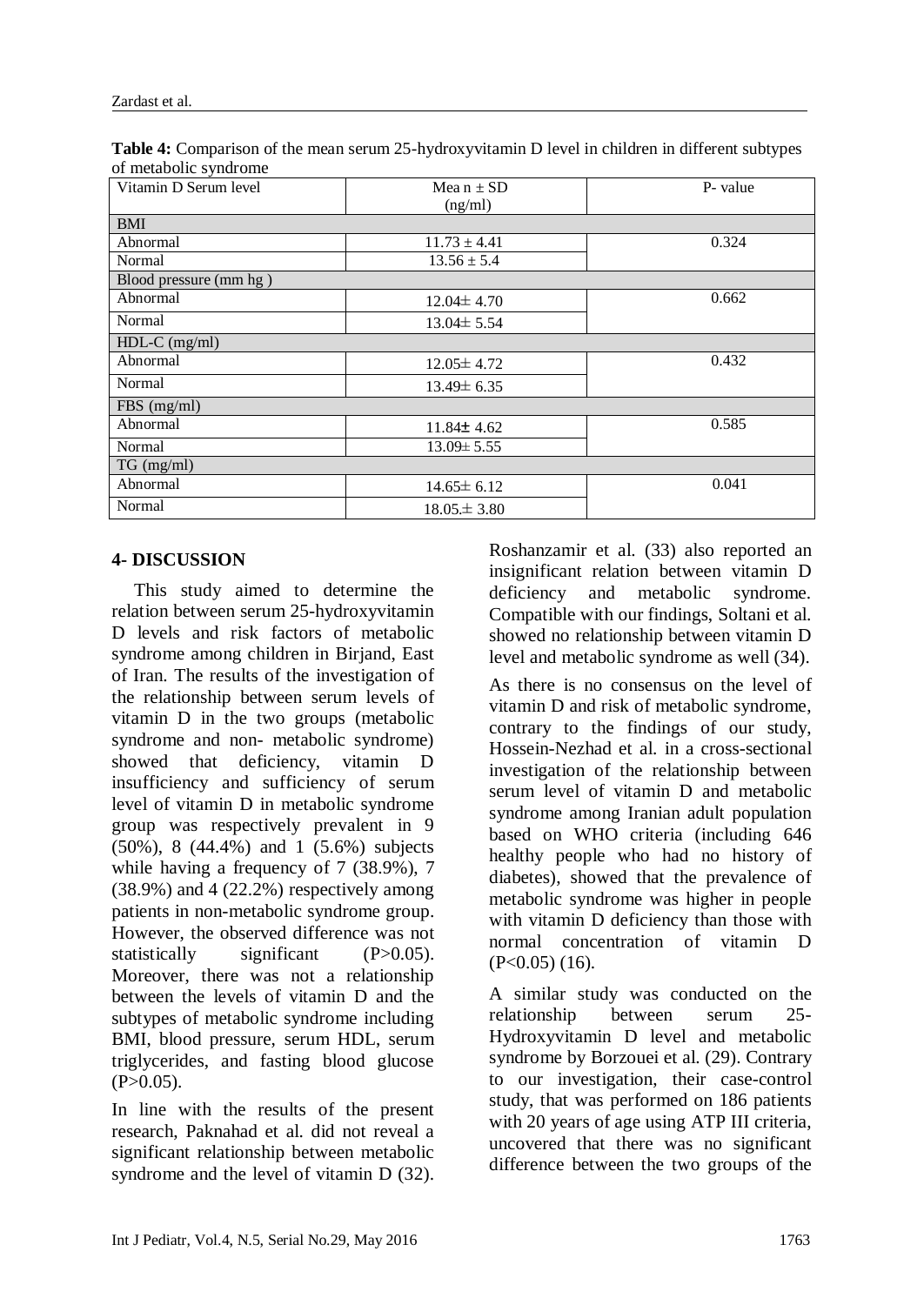healthy and patient people regarding the vitamin D level  $(32.6 \pm 16.5)$  in the control group vs.  $17.3 \pm 10.7$  in the case group) (29). Examining the serum levels of vitamin D and metabolic syndrome, Ford et al. also demonstrated a significant relationship between these two components such that the metabolic syndrome group had a significant lower level of vitamin D compared with the control group (30).

Unlike the results of this study which showed no association between the subtypes of metabolic syndrome and the level of vitamin D, Hossein-Nezhad et al. demonstrated a high prevalence of metabolic syndrome in men with vitamin D deficiency compared to those with normal vitamin D. Based on their study, obesity, hyperglycemia and hypertension were significantly higher among individuals with vitamin D deficiency compared with those with normal vitamin D (obesity: P=0.002, hyperglycemia: P=0.02, HTN: P=0.04, respectively) (16).

Similar to the afore-mentioned study, according to Ford et al., there was an inverse association between the level of 25(OH) D and abdominal obesity, hypertriglyceridemia, and hyperglycemia and the relation was significant (30).

Compatible with the results of our study, that revealed no significant relation between the subtypes of metabolic syndrome and the levels of vitamin D, Borzouei et al. also showed no significant difference between age, waist circumference, blood pressure, calcium and phosphorus, and alkaline phosphatase in patients with vitamin D deficiency and those with normal levels of vitamin D. However, patients with vitamin D deficiency levels had higher level of body mass index and triglycerides while having a lower level of HDL cholesterol (29). Our findings also uncovered higher triglyceride levels in patients with low vitamin D levels.

# **4-1. Limitation and suggestion**

The most serious limitation of this project was that high prevalence of vitamin D deficiency in the study area interrupted careful observation of the results and actual effects of metabolic syndrome on serum levels of vitamin D. hence, based on the proposed hypothesis, to observe such exclusive results, the researchers suggest that a broader study be conducted on the prevalence of vitamin D deficiency and its underlying causes (e.g. nutritional deficiencies or lack of exposure to sunlight) in Southern Khorasan. Also, given the importance of this vitamin in different mechanisms of the body, intervention studies are needed to be performed on ways of improving the levels of vitamin D in children.

# **5- CONCLUSION**

There was a high prevalence of 25(OH) vitamin D deficiency and insufficiency in children. However children with metabolic syndome had lower levels of 25 hydroxyvitamin D than other subjects. Also, no association was found between vitamin D deficiency and the subtypes of metabolic syndrome including: BMI, blood pressure, serum HDL, serum triglycerides, and fasting blood glucose. Controlled longitudinal studies are needed to better define the relationship between vitamin D status and pediatric metabolic syndrome.

#### **6- ABBREVIATION**

- WC: waist circumference.
- **HDL-C:** High-density lipoprotein cholesterol.
- FBS: Fasting blood suger.
- TG: Triglyceride.
- BMI: Body mass index.
- **HTN:** Hypertention.

# **6- CONFLICT OF INTEREST:** None.

# **7- ACKNOWLEDGMENTS**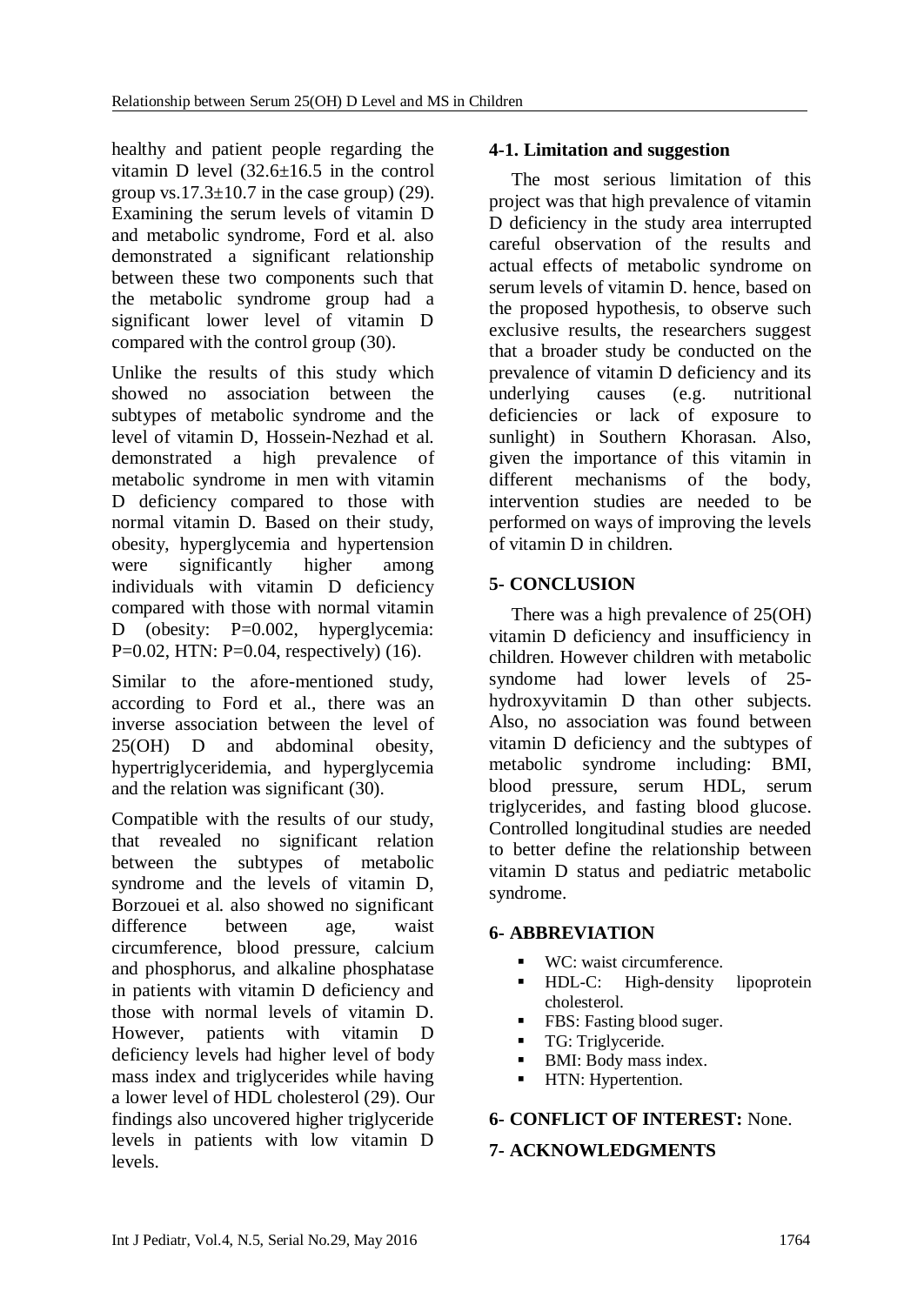Hereby, the researchers deem it necessary to thank all the children and parents who participated in the present project. The present study was registered under the proposal with ID: 725 approved by research office of Birjand University of Medical Sciences (BUMS), Birjand, IR Iran.

#### **8- REFERENCES**

1. Reaven GM. Banting lecture 1988. Role of insulin resistance in human disease. Diabetes 1988; 37(12): 1595-1607.

2. Olufadi R, Byrne C. Clinical and laboratory diagnosis of the metabolic syndrome. Journal of clinical pathology 2008; 61(6):697-706.

3. Grundy SM, Cleeman JI, Daniels SR, Donato KA, Eckel RH, Franklin BA, et al. Diagnosis and management of the metabolic syndrome an American Heart Association/National Heart, Lung, and Blood Institute scientific statement. Circulation 2005; 112(17): 2735-52.

4. Hanley AJ, Karter AJ, Williams K, Festa A, D'Agostino RB, Wagenknecht LE, et al. Prediction of type 2 diabetes mellitus with alternative definitions of the metabolic syndrome the insulin resistance atherosclerosis study. Circulation 2005; 112(24): 3713-21.

5. Gami AS, Witt BJ, Howard DE, Erwin PJ, Gami LA, Somers VK, et al. Metabolic syndrome and risk of incident cardiovascular events and death: a systematic review and meta-analysis of longitudinal studies. Journal of the American College of Cardiology 2007; 49(4): 403-14.

6. Giovannucci E. Metabolic syndrome, hyperinsulinemia, and colon cancer: a review. The American Journal of Clinical Nutrition 2007; 86(3): 836S-42S.

7. Grundy SM. Metabolic syndrome pandemic. Arteriosclerosis, Thrombosis, and Vascular Biology 2008; 28(4): 629-36.

8. Kolovou GD, Anagnostopoulou KK, Salpea KD, Mikhailidis DP. The prevalence of metabolic syndrome in various populations. The American Journal of the Medical Sciences 2007; 333(6): 362-71.

9. Hu G, Lindstrom J, Jousilahti P, Peltonen M, Sjoberg L, Kaaja R, et al. The increasing prevalence of metabolic syndrome among Finnish men and women over a decade. The Journal of Clinical Endocrinology & Metabolism 2008; 93(3): 832-36.

10. Erem C, Hacıhasanoglu A, Deger O, Topbaş M, Hosver I, Ersoz HO, et al. Prevalence of metabolic syndrome and associated risk factors among Turkish adults: Trabzon MetS study. Endocrine 2008; 33(1): 9-20.

11. Mahadik S, Deo S, Mehtalia S. Increased prevalence of metabolic syndrome in nonobese asian Indian-an urban-rural comparison. Metabolic syndrome and related disorders 2007; 5(2): 142-52.

12. Mokáň M, Galajda P, Prídavková D, Tomášková V, Šutarík Ľ, Kručinská Ľ, et al. Prevalence of diabetes mellitus and metabolic syndrome in Slovakia. Diabetes research and clinical practice 2008; 81(2): 238-42.

13. Malik M, Razig SA. The prevalence of the metabolic syndrome among the multiethnic population of the United Arab Emirates: a report of a national survey. Metabolic Syndrome and Related Disorders 2008; 6(3): 177-86.

14. Esmaillzadeh A, Mirmiran P, Azadbakht L, Etemadi A,Azizi F. High Prevalence of the Metabolic Syndrome in Iranian Adolescents. OBESITY 2006; 14: 377-82.

15. Tahere F, Namakin K, Zardast M, Chakandi T, KazemiT, Bijari B, Cardiovascular Risk Factors: A Study on the Prevalence of MS among 11-18 Years Old School Children in East of Iran, 2012. Nutrition and Food Sciences Research 2015:, 2(1): 27-34.

16. Hossein-Nezhad A, Maghbooli M, Mirzaei K, Karimi F, Larijani B. Relationship between serum Vitamin D concentration and Metabolic Syndrome among Iranian Adults Population. Iranian Journal of Diabetes and Metabolism 2010; 9(4): 383-89.

17. Bonakdaran S, Varasteh A, Khajeh-Dalouie M. Serum 25 hydroxy vitamin D3 and laboratory risk markers of cardiovascular diseases in type 2diabetic patients. Iran J Endocrin Metab 2010; 11: 504-9.